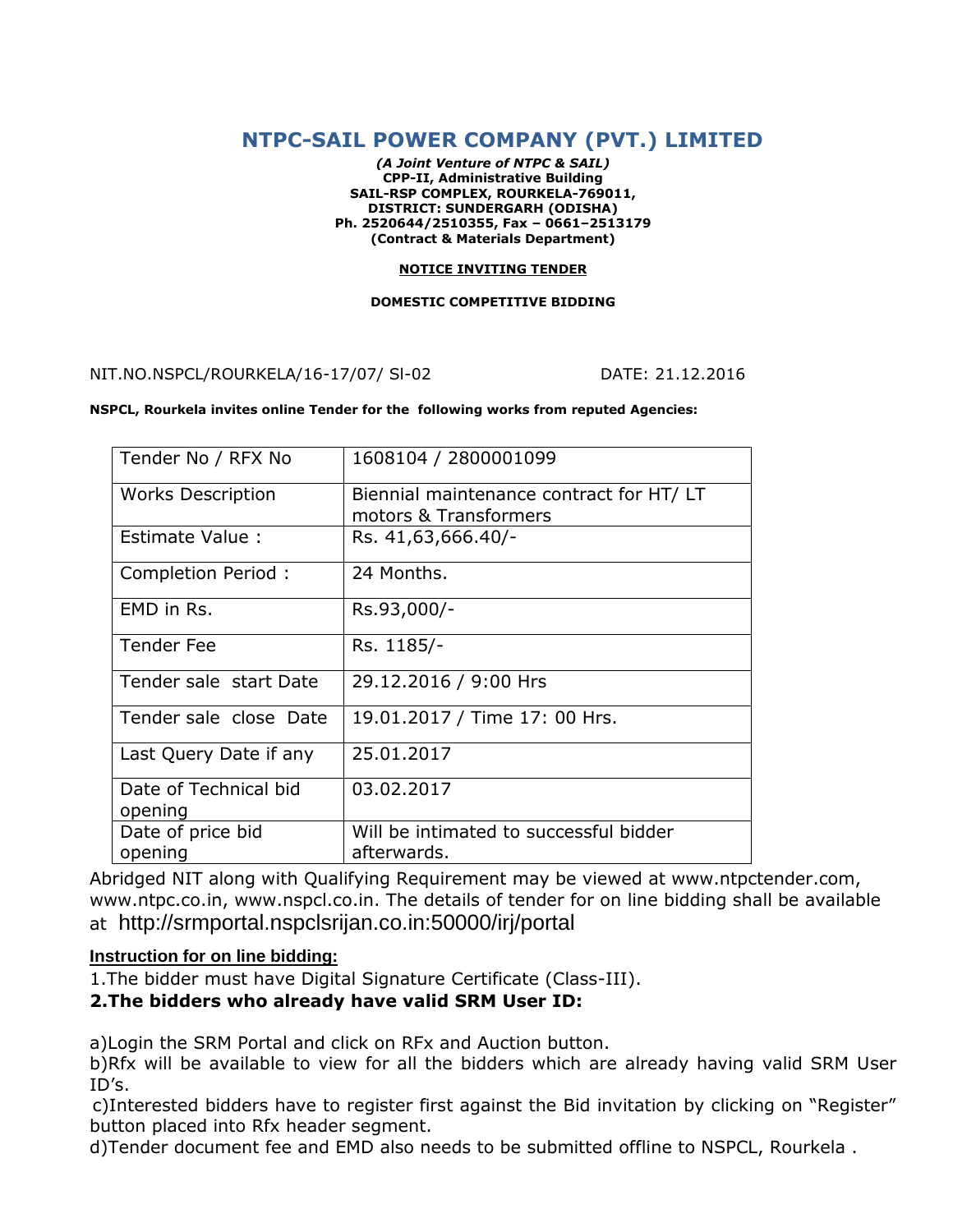e)Once Registration step & Tender fee submission is done by bidder and the tender fee received by the NSPCL , Rourkela and updated into the system then Bidder could able to visualise entire tender document , down load it and "Create Response" and submit the bids against the Bid invitation into the system.

## **3.New Bidders which are not having SRM User ID:**

 a) In case a new bidder wants to participate for a particular Bid invitation in SRM portal, the bidder first of all has to submit the filled registration ( **form available in the website, www.nspcl.co.in under / below the SRM Link** ) to C&M department, NSPCL Rourkela in hard copy or scanned copy through e-mail at: sc.tripathy@nspcl.co.in, nsen.sharma@nspcl.co.in

 b) C&M department will initiate the process for vendor ID creation in SAP & send the bidders SRM Credentials (User ID along with initial Password) c)After creation of SRM Credentials the step 2 ( above ) shall be followed by the bidder.

Tender cost ( non refundable ) and EMD to be paid through Demand Draft in favour of "NSPCL" payable at Rourkela, . Original D/D (for Tender Cost) and EMD documents to be sent to AGM(C&M), CPP- II, Administrative building, NSPCL/ Rourkela -769009, Dist-Sundargarh, Odisha & confirmed by e-mail, so as to reach the site before Technical Bid Opening date. Tender fee / EMD is also acceptable through / NEFT/ RTGS Internet Bank Transfer to NSPCL, Rourkela Account No.10607497883 (State Bank of India), IFSC Code-SBIN0009678, SME Branch, Bisra Chhak, Rourkela ,Odisha. The bank slip of sending the money for tender fee / EMD to be sent through e mail towards confirmation.

All eligible NSIC / SSI/ MSME units with proper certificates from the appropriate authority shall be exempted for payment of Tender Document Fees & EMD. Bidders seeking exemption have to enclose a copy of valid Registration Certificate giving details of Stores, Monetary limit & Validity and send to us; failing which their bids may not be considered.

## **QUALIFYING REQUIREMENTS:**

## **For CS- 1608104 / RFX- 2800001099**

**Brief Scope of work :** Overhauling / Maintenance of HT/ LT Motors and Transformer and switch yard equipments & miscellaneous electrical equipments.

## **Technical Criteria**

- 1. The bidder must have executed *similar works* during last 7 years of scheduled BOD , either of the following :
	- *i) Three similar completed works costing not less than the amount equal to Rs. 18.51 Lakhs each(Rupees Eighteen lakh fifty one thousand . )* **"OR"**
	- *ii) Two similar completed works costing not less than the amount equal to Rs. 23.14 Lakhs each(Rupees Twenty three lakhs forteen thousand ).* **"OR"**
	- *iii) One similar completed work costing not less than the amount equal to Rs. 37.02 Lakhs (Rupees thirty seven lakh two thousand ).*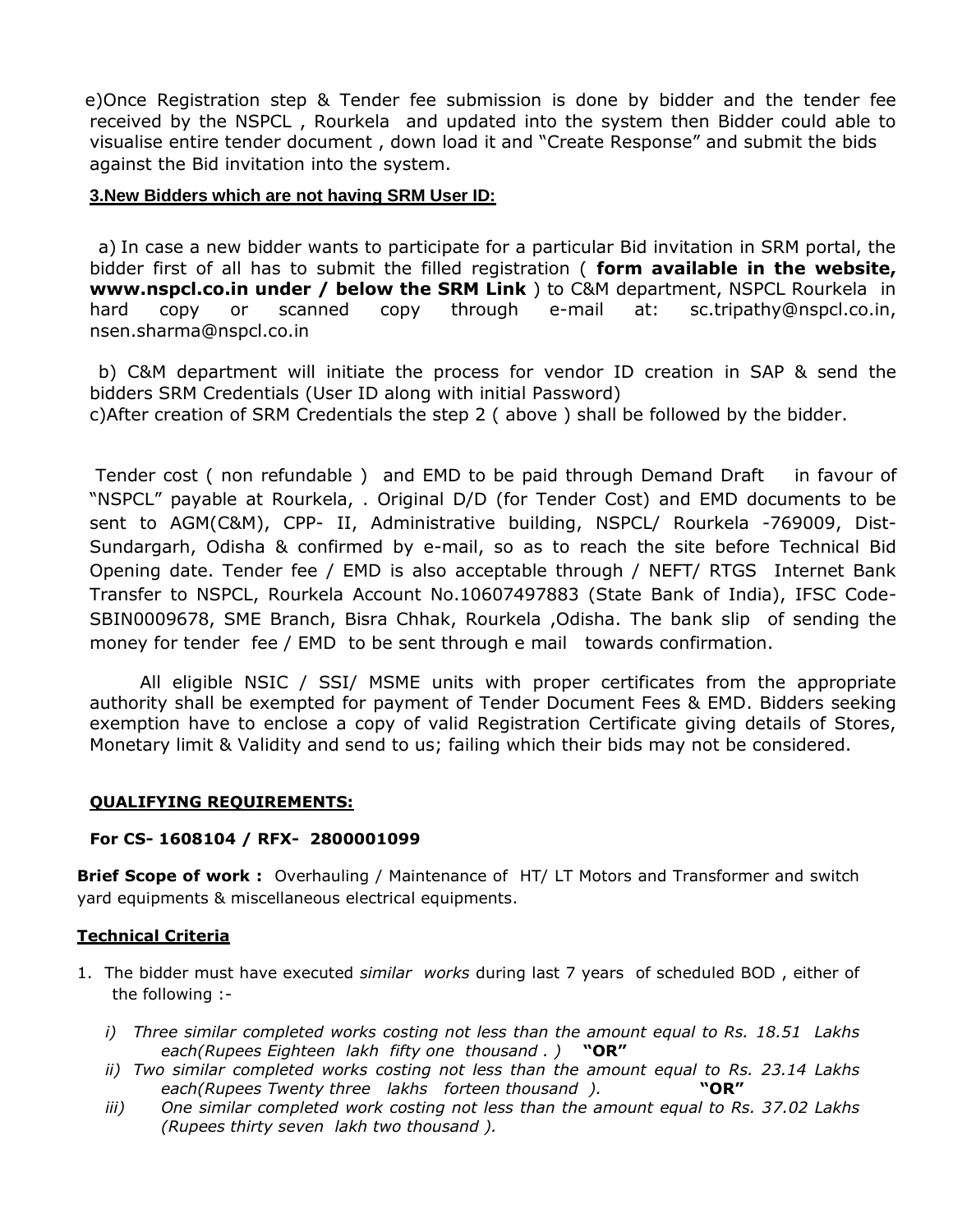*2. Work experience of HT equipment: The bidder must furnish proof of execution of Maintenance/ Over hauling of at least one HT equipment either against PO mentioned at Sl no-1 of technical criteria OR execution of any other PO during last 7 years.* 

# **Financial Criteria**

3. Financial Criteria:

 The average annual Turnover of the bidder, in the preceding three (3) financial years as on the date of techno-commercial bid opening, shall not be less than *Rs. 23.14 Lakhs each(Rupees Twenty three lakhs forteen thousand ).*

4. The bidder should have **Valid HT electrical** License issued from appropriate authority.

## **NB:**

For QR number 1 & 2, bidder must submit documentary evidence in support of meeting QR like copy of works completion certificate from the client /last running bill / measurement book of last bill paid / protocol jointly signed by owner and contractor/works bills along with the LOA copy.

1. For QR No.3, the bidder shall submit the Audited Balance Sheet and Profit & Loss Account for the specified period. In case where Audited results for the last preceding FY are not available, certificate of financial statements from a practicing Chartered Accountant shall also be considered acceptable. Other income shall not be considered for arriving annual turnover.

2. The word "**Executed**" means that the bidder should have achieved the progress specified in the PQR even if the total contract is not completed/closed. The same shall be supported by documentary evidence issued by the owner.

4. Similar Works means: Maintenance/ Overhauling / Erection of Electrical equipments like HT/LT Motor/ Transformer/ Heater/ Switch yard equipments etc within last 07(seven) years of Scheduled Technical BOD in any power plant or establishment .

## **General Notes:**

# **1. The participated bidders if found qualified in QR , may be eligible for vendor enlistment for the work " as stipulated against each tender "" at NSPCL Rourkela.**

2. A complete set of Bidding Documents may be downloaded (Click on RFx No. RFx menu bar will display at the top . Click Technical RFx . Then Click tab 'Folders' . Then three sub folders (i) COLLABORATION , (ii) EXTERNAL AREA and (iii) INTERNAL AREA will appear. Click on EXTERNAL AREA. Required document folder will appear on RHS. It can be down loaded. ) by any interested Bidder on payment (non-refundable) of the cost of the documents as mentioned against the package above and log in into the SRM Portal as mentioned above. The submitting time and date has been mentioned in NIT .

3. The Bids shall be opened at the time and date as mentioned in tender . If the date of opening happens to be a closed holiday, bids shall be opened at any time on next working day.

4. Notwithstanding anything stated above, NSPCL reserves the right to assess bidder's capability and capacity to perform the contract, should the circumstances warrant such assessment in the overall interest of NSPCL and decision of NSPCL in this regard shall be final.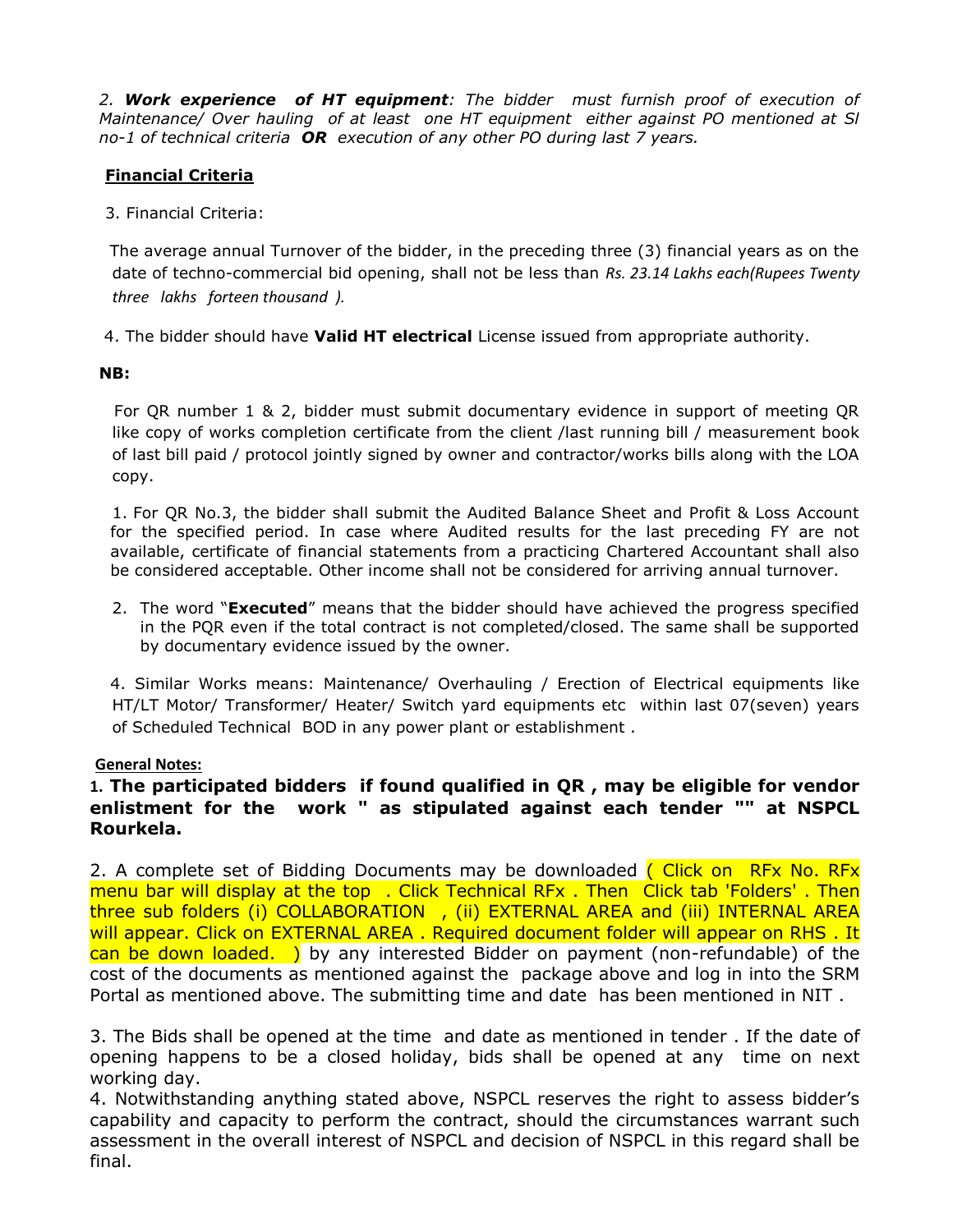5. The qualification status shall be examined by the tender committee only during the process of evaluation. However, receipt of tender documents will not automatically mean that bidders are considered qualified.

6. In addition to fulfilling specific qualifying requirement the bidders must submit the following documents in physical form along with their technical bid (All the photocopies should be attested by the bidder himself) towards meeting general qualifying requirement. Failing which their bids will not be considered. (a) PAN No. copy, (b). Service tax registration proof, (c) Firm's documents like Proprietary Affidavit / Partnership Deed / Memorandum & Articles of Association / Certificate of Incorporation etc. (d) Copy of Power of Attorney (if applicable). (e) PF code , (f) independent 17 digit ESI code certificate.

7.Bidder may note that as per provision of bidding documents, two separate envelopes (sealed/closed) with following documents in only Physical Form is required to be submitted at the address for communication mentioned in NIT prior to the deadline for bid submission. :

(a) **ENVELOPE NO. 01:** (To be submitted off line only) (i) **NO DEVIATION CERTIFICATE** (Bidders shall be required to furnish a No Deviation Certificate (as per format enclosed) confirming full compliance to the terms, conditions and Technical Specifications of Bidding Documents and Amendment(s)/Clarification(s) (if any) failing which bids shall be rejected and returned to the bidder without being opened (ii) **EARNEST MONEY** in prescribed form , (iii) **Letter of Undertaking** on non-judicial stamp paper worth Rs.21/- purchased in the party's name as per enclosed format of NSPCL.

(b)**ENVELOPE NO. 2**: (To be submitted off line only) (i) Qualifying requirement data details, (ii) All technical credentials (one sets and all other documents issued with this tender. All the documents (except price bid) to fulfil NIT QR.

(c) **\* PRICE BID**: (To be submitted on- line only)

BIDDER SHALL HAVE TO SUBMIT PRICE BID IN SRM E-TENDER (ON LINE) ONLY. PRICE BID OF ONLY SUCCESSFUL BIDDER (W.R.T. QR AND TECHNICALLY) SHALL BE OPENED ON LATER DATE WITH PRIOR INTIMATION.

The detail BOQ with its displayed rates has been provided in tender documents. The agencies will have to quote Discount or Premium percentage in SRM- e tender.

8. The credentials of the parties shall be examined by NSPCL with reference to QR & the price bid of only successful bidders i.e. who fulfill QR criteria and submits EMD, LOU, ESI undertaking and Qualifying Requirement Data details .

9. NSPCL reserves the right to assess independently the capacity and capabilities of the bidders to carryout the work.

10. NSPCL reserve the right to accept or reject late / delayed tenders and also to reject any or all tenders without assigning any reason thereof.